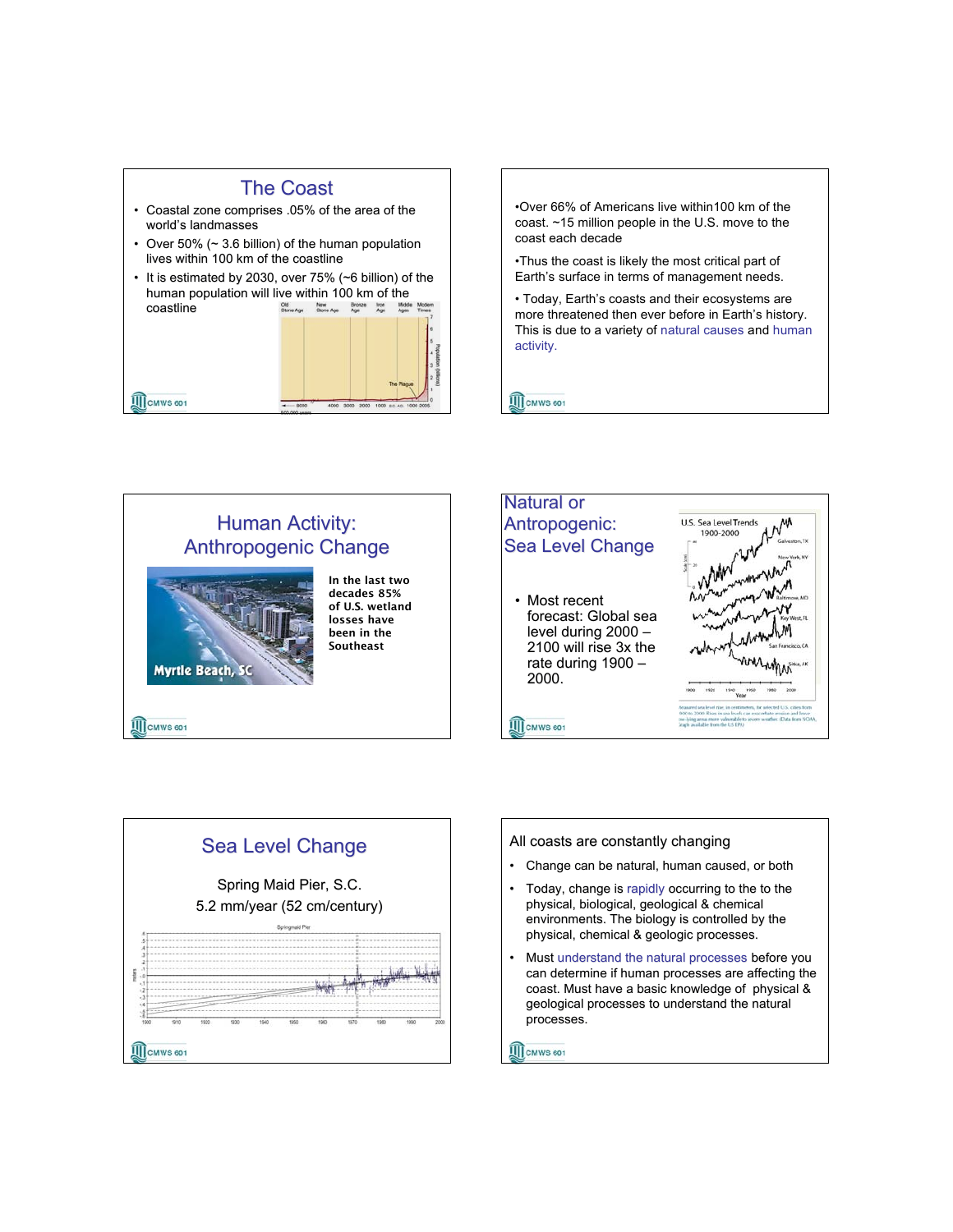









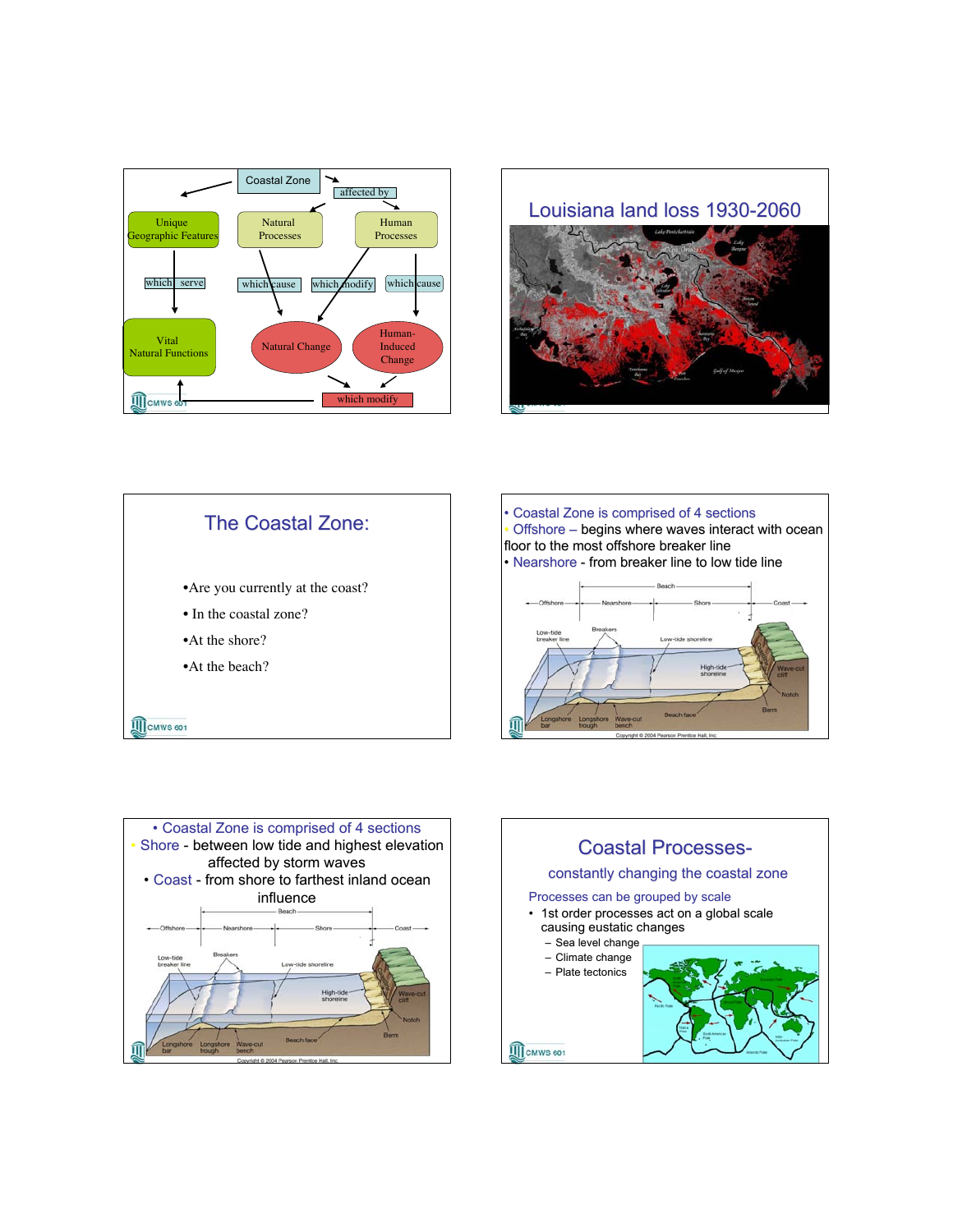## **Coastal Processes-**

constantly changing the coastal zone

- 2nd order processes act on a regional scale ~100-1000 km
	- Hurricanes, glaciers, winds, reefs
- 3rd order processes act on a local scale <100km – Waves, winds, currents

**III** CMWS 601



# **Coastal** Processes- Processes-**Time Scales**

• Time scales of coastal processes and responses range from seconds to millennia

# Coastal Classification • Coasts are highly varied depending on how they form

- and the processes that influence them
- Many different classification schemes have been developed



# Coastal Classification

- Submergent & Emergent Coasts
- Depositional & Erosional Coasts
- Advancing & Receding Coasts
- Classification based on plate tectonics\*:
- Leading Edge, Trailing edge, Marginal Seas
- \* Know this!!
- **III** CMWS 601

### Coastal Classification

• In this course we will use the primary/secondary classification scheme. This scheme is based on the natural process that formed the coast and most influences the physical properties of the coast



### **Primary Coasts** formed by processes on land

- Erosion by wind, water, ice
- Sediment deposition by wind, rivers, ice
- Volcanism

**II** CMWS 601

• Tectonics - Uplift, subsidence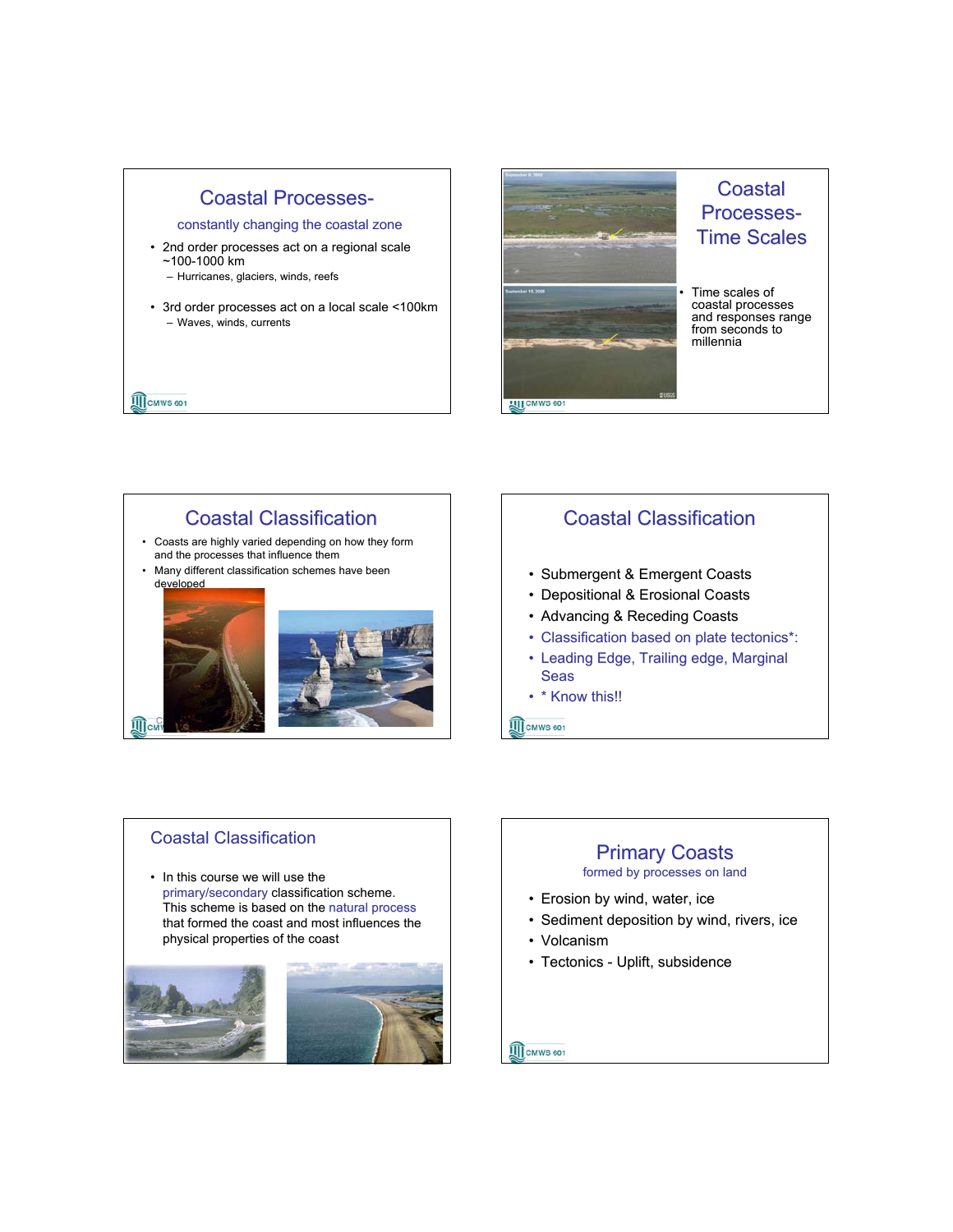



### Drowned Glacier Valleys (Fjords)

• U-shaped valley cut by glaciers during Glacial Periods. Sill formed where glacier met the sea









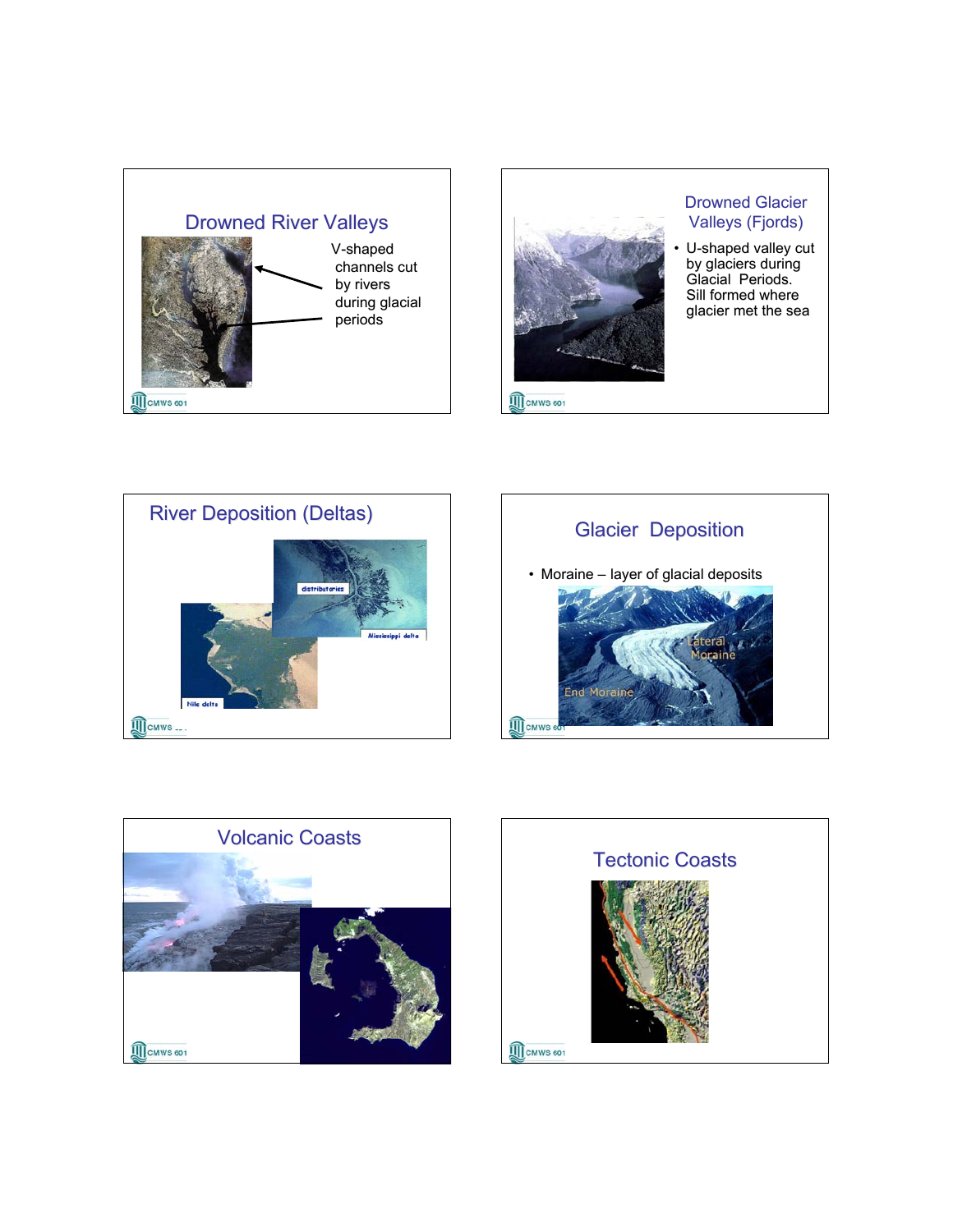